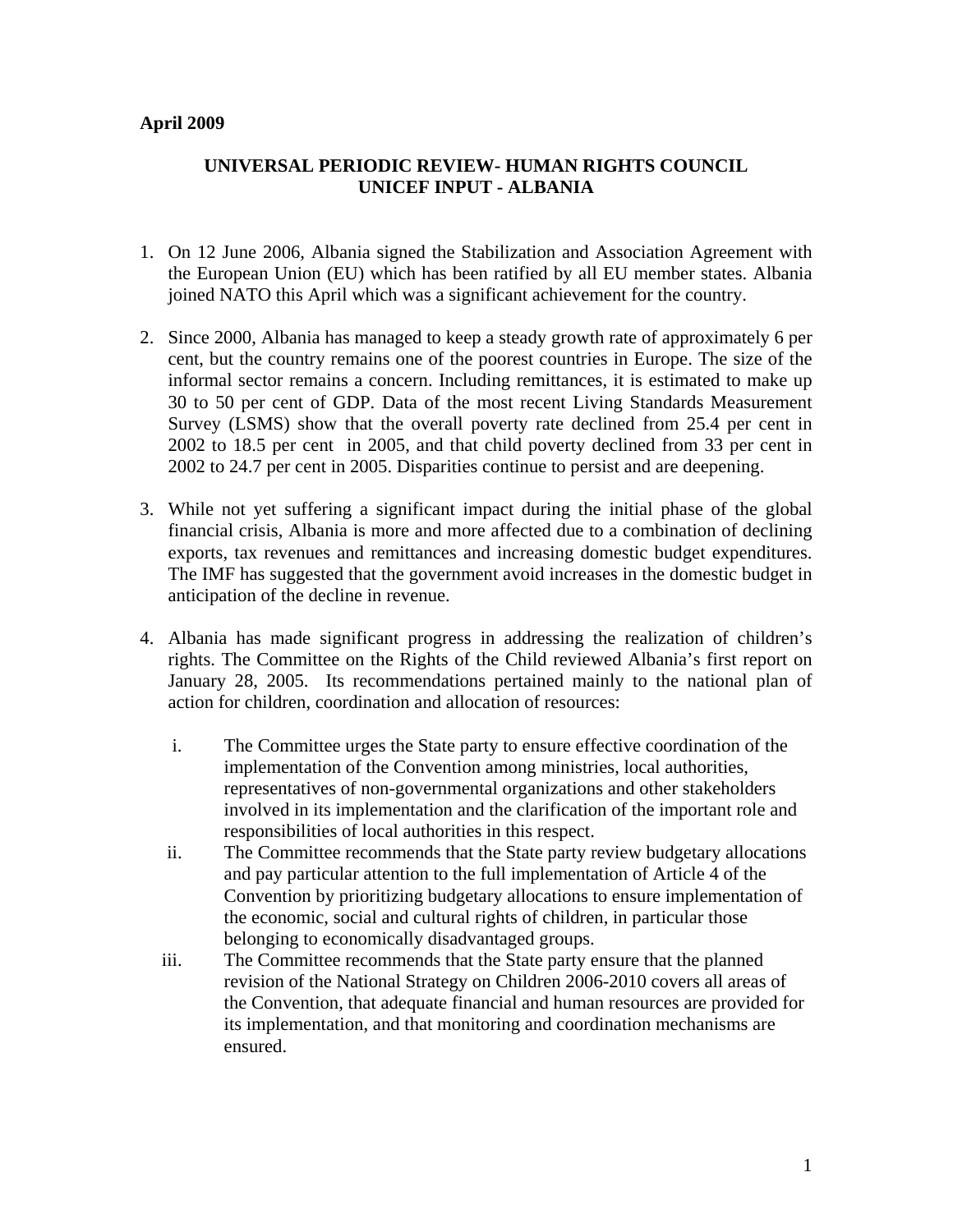- 5. In response to the comments of the CRC Committee and dialogue between UNICEF and government officials, the National Strategy on Children underwent major revisions and a comprehensive National Plan of Action for its implementation was formulated. Preparation of these documents was overseen by a team of experts appointed and supervised by the Deputy Prime Minister. The National Plan of Action for Children was prepared in full consideration with National MDG targets, and was approved in June 2005.
- 6. Significant steps have been taken to develop a policy framework for the monitoring of children's rights, including a methodology for monitoring the implementation of the NPA at national, regional and local level.
- 7. In March 2007, the government approved the establishment of the Inter-ministerial committee to oversee the implementation of the National Strategy for Children. The Committee is chaired by the deputy Prime Minister, and includes the Minister of Education, Minister of Health, Minister of Labor and Social Affairs, Minister of Justice, Minister of Finance and Minister of Interior.
- 8. A Technical Secretariat for Children (TSC) was established to support the Interministerial Committee. It is located in the Ministry of Labor, Social Affairs and Equal Opportunities, as well as in four pilot regions and two municipalities. Four regional and two local plans of action (in the context of MDG Regional plans) for children are finalized. The third National Report on the NPA implementation was published on 1 June 2008 Children's Day.
- 9. The TSC is responsible for monitoring, evaluating and coordinating the activities of all institutions that contribute to the implementation of child rights at national, regional and local level. The TSC also collaborates with NGOs, civil society and all other stakeholders. The TSC reports to the Inter Ministerial Committee for the implementation of the National Strategy for Children and the NPA twice a year, and publishes annual progress reports.
- 10. For each of the twelve regions, a Child Rights Units (CRU) is planned to be established. The CRUs will monitor the implementation of the strategy and the plan of action as well as the realization of children's rights in general. So far, two CRUs are fully functioning. Two others are in the process of being established in Tirana and Durres. A Child Rights Unit is part of regional administrative structure and is in charge of:
	- Identifying the most critical children's issues and related institutional and legal gaps;
	- Cooperating and exchanging information with Statistics Office, Regional Primary Health Care Directorate, Regional Education Directorate, Civil Registry Office, Economic Support and Disability Payment Section in the City or Commune as well as with every other institution of the local government or civil society;
	- Working with the regional administration and policy makers on budgetary questions, harmonization of sectoral policies benefiting children, advocacy for increased participation of citizens in regional or local decision-making, and generally increasing the effectiveness of social policies for children;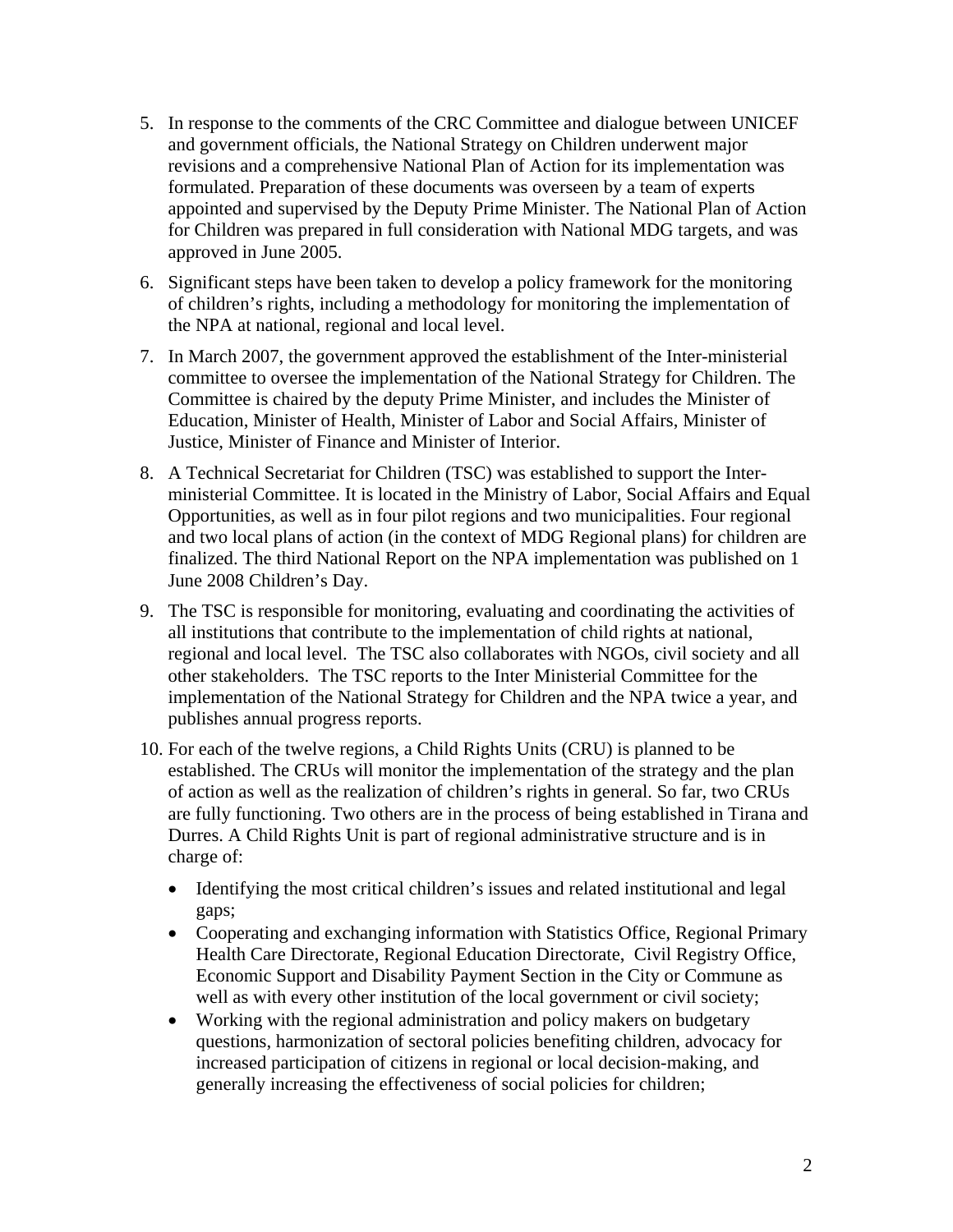- Proposing comprehensive children's social policies based on needs and opportunities.
- Observing and evaluating the implementation of laws and policies pertaining to the protection of child's rights at regional level;
- Reporting to the Regional Council on the progress vis a vis child's rights and exclusion.
- 11. In 2008 the government began to develop a Child Rights Code, in which the functioning of government mechanisms in charge of monitoring and reporting of child rights will be harmonised and rationalized in one place for better use by decision-makers and the public. The adoption of the Child Rights Code (expected to happen by end of June 2009) will contribute to:
	- Harmonization of all legislation and policies relevant to the CRC giving priority to disadvantaged children in national social and economic plans with appropriate budgetary allocation.
	- Establishment and strengthening of an adequate monitoring, evaluation and reporting system with well defined indicators to monitor poverty and social exclusion.
	- Alignment of child rights policies and standards to National Strategy Development and Integration as well as to Mid Term Budget Framework.
- 12. The government of Albania is finalizing the second report to CRC, which was to be submitted by end of March 2009. The alternative report by civil society is almost finalized as well.
- 13. While Albania continues to make progress in realizing the rights of its children, much remains to be done. Despite broad legislative reform related to human rights in general and to the rights of the child in particular, the existing mechanism of sectoral social policy - due to their fragmentation and absence of coordination in their implementation - were inadequate to significantly reduce social exclusion among vulnerable and marginalized children.
- 14. Strengthening the capacities of the government at national and local level to be able to respond to requirements of EU accession and increase the efficiency of policy implementation from a child rights perspective is of particular importance. Availability of reliable data remains a critical issue. A comprehensive system of data collection that allows for disaggregation by income level, geographic location, ethnicity, and gender has to be established. Some efforts have been made to support learning programmes for public officials at national, regional and local level towards monitoring the realization of children's rights, including in the area of statistics.
- 15. Long term investment is required to set up appropriate mechanisms at central and local levels to be more results and performance oriented, with stronger capacities for policy development, coordination, analysis and reporting.